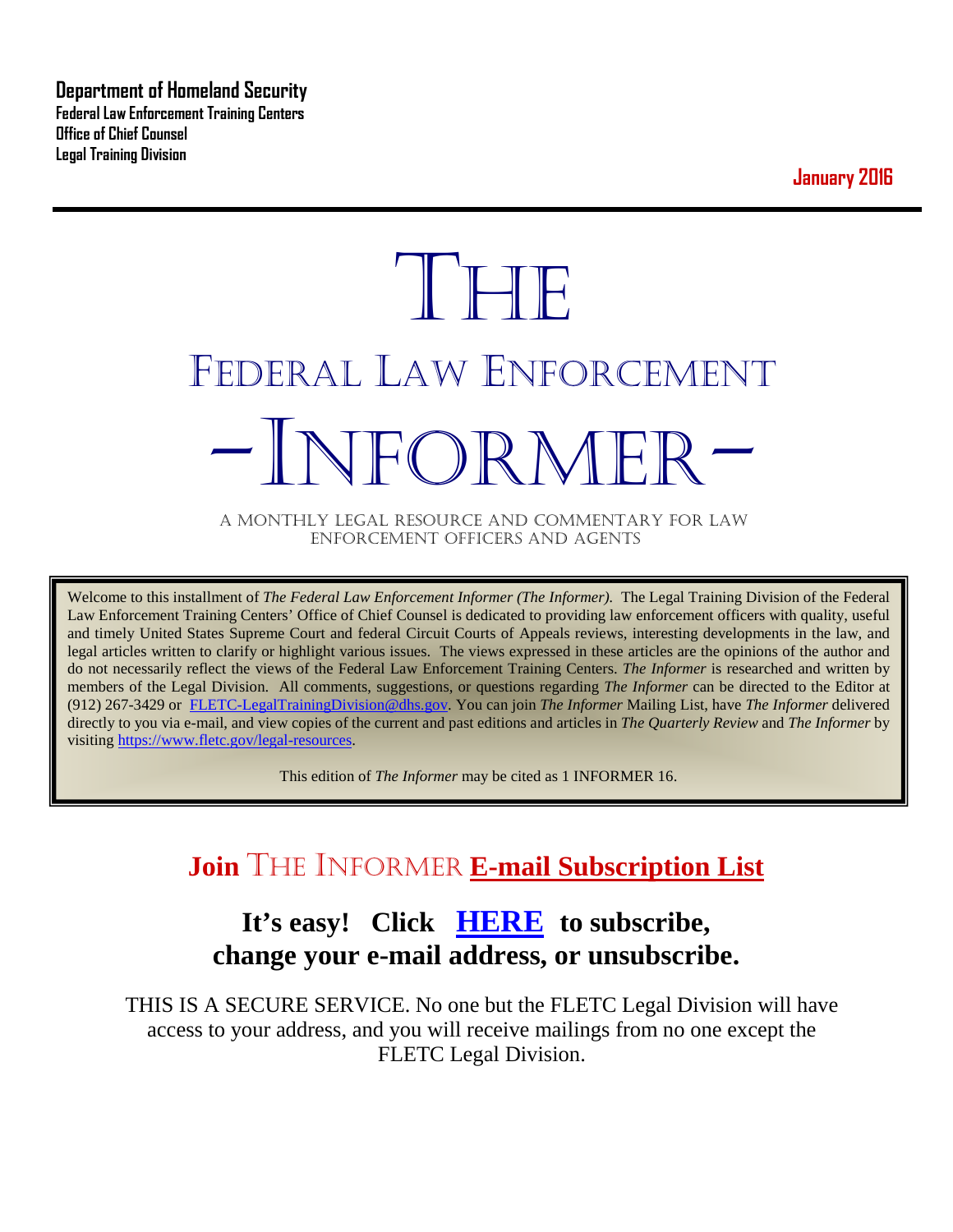## **The Informer – January 2016**

### **Article: When Police Interface with Citizens Exercising Their Rights**

By Tim Miller, Attorney – Advisor and Senior Instructor, FLETC Legal Division................................**[4](#page-3-0)**

#### **Case Summaries**

## **[Circuit Courts of Appeals](#page-6-0)**

♦

#### **[Fourth Circuit](#page-6-1)**

| <b>United States v. Williams:</b> Whether officers established reasonable suspicion to                                                                                                                                                               |
|------------------------------------------------------------------------------------------------------------------------------------------------------------------------------------------------------------------------------------------------------|
| United States v. Stover: Whether Stover was seized for Fourth Amendment                                                                                                                                                                              |
| <b>Unites States v. Rush:</b> Whether the good-faith exception to the exclusionary rule<br>applied after an officer knowingly lied to Rush about the existence of a search warrant9                                                                  |
| <b>Sixth Circuit</b>                                                                                                                                                                                                                                 |
| <b>Bachynski v. Stewart:</b> Whether officers engaged in "interrogation" or the "functional"<br>equivalent of interrogation" when they approached Bachynski and offered her the use                                                                  |
| <b>Eighth Circuit</b>                                                                                                                                                                                                                                |
| <b>United States v. Davison:</b> Whether an officer established reasonable suspicion to                                                                                                                                                              |
| <b>Tenth Circuit</b>                                                                                                                                                                                                                                 |
| <b>Mocek v. City of Albuquerque:</b> Whether TSA agents and local officers were entitled to<br>qualified immunity after Mocek was arrested for his conduct at a security checkpoint12                                                                |
| <b>Eleventh Circuit</b>                                                                                                                                                                                                                              |
| United States v. Johnson: Whether an officer's warrantless search of a "lost"<br>cell phone exceeded the scope of a private search, and whether Johnson retained<br>his ability to challenge a subsequent search of the phone pursuant to a warrant, |

♦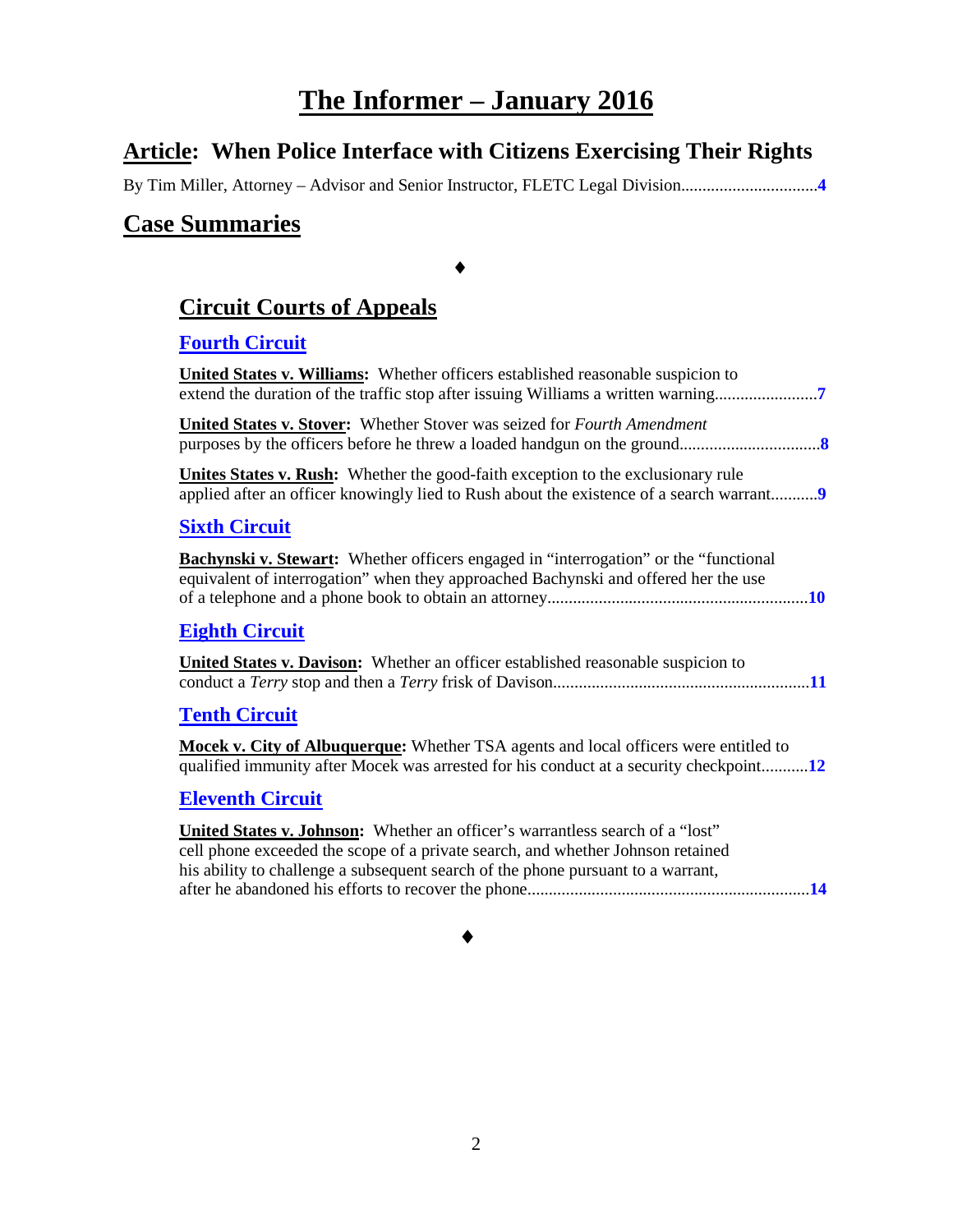## **FLETC Informer Webinar Series**

#### **1. Exigent Circumstances: Part I (Introduction / Emergency Exigency)**

Bruce-Alan Barnard will begin a three-part series on the exigent circumstances exception to the *Fourth Amendment's* warrant requirement. In this two-hour webinar, Bruce will provide a general overview of exigent circumstances and specifically discuss "emergency" exigent circumstances. In the following months, Bruce will conduct Exigent Circumstances Part II: Destruction Exigency, and Exigent Circumstances Part III: Hot Pursuit and various other exigencies, both two-hours in duration.

#### **Dates and Times: Wednesday February 3, 2016 2:30 p.m. EST**

#### **Friday February 19, 2016 2:30 p.m. EST**

**To join this webinar on either date: <https://share.dhs.gov/informer>**

#### ♦

#### **2. Search and Seizure Update**

1-hour webinar presented by Bruce-Alan Barnard, FLETC Legal Division. This course will review and analyze current federal cases involving *Fourth Amendment* searches and seizures.

#### **Date and Time: Thursday February 18, 2016 2:30 p.m. EST**

**To join this webinar: <https://share.dhs.gov/informer>**

#### ♦

#### **3. Exigent Circumstances: Part II (Destruction Exigency)**

In this two-hour webinar, Bruce-Alan Barnard continues his discussion of the exigent circumstances exception to the *Fourth Amendment's* warrant requirement, focusing on the destruction exigency.

#### **Date and Time: Wednesday March 2, 2016 2:30 p.m. EST**

**To join this webinar: <https://share.dhs.gov/informer>**

#### ♦

## **To participate in a FLETC Informer Webinar:**

- 1. Click on the link to access the Homeland Security Information Network (HSIN).
- 2. If you have a HSIN account, enter with your login and password information.
- 3. If you do not have a HSIN account click on the button next to "Enter as a Guest."
- 4. Enter your name and click the "Enter" button.
- 5. You will now be in the meeting room and will be able to participate in the webinar.
- 6. Even though meeting rooms may be accessed before a webinar, there may be times when a meeting room is closed while an instructor is setting up the room.
- 7. Meeting rooms will be open at least one-hour before a scheduled webinar.
- 8. Training certificates will be provided at the conclusion of each webinar.

#### **\*\*\*\*\*\*\*\*\*\*\*\*\*\*\*\*\*\*\*\*\*\*\*\*\*\*\*\*\*\*\*\*\*\*\*\*\*\*\*\*\*\*\*\*\*\*\*\*\*\*\*\*\*\*\*\*\*\*\*\*\*\*\*\*\*\*\*\*\*\*\*\*\*\*\***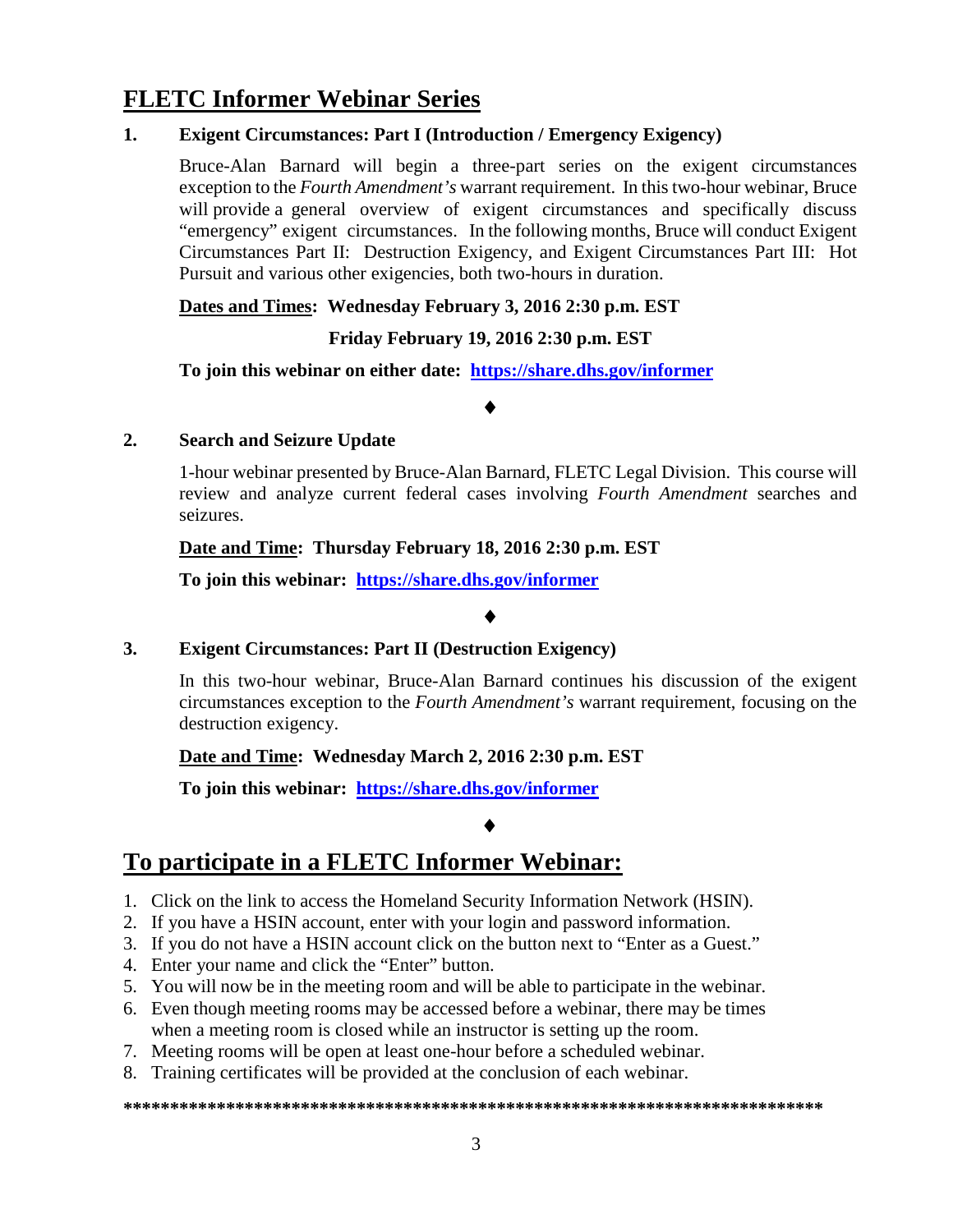#### <span id="page-3-0"></span>**When Police Interface With Citizens Exercising Their Rights**

By Tim Miller Attorney Advisor and Senior Instructor Office of Chief Counsel/Legal Division Federal Law Enforcement Training Centers Glynco, Georgia

Simon Glik was taken into custody after he exercised his right to make an audio-visual recording of police officers making an arrest in a city park. Shawn Northrup was seized and cited after he holstered a pistol to his side in a state that allowed him to openly carry a firearm. Then came the big surprise for the officers – lawsuits. The officers could not articulate a reasonable restriction on the rights.<sup>[1](#page-3-1)</sup>

The law is not new. The founding fathers promised the people certain rights, later guaranteed in the U.S. Constitution. First, whether by coincidence or not, is the First Amendment's right to not only speak out about government abuses, but also gather information about how government officials perform their duties. Second, is the right to bear arms, or self-defense. Skip the Third Amendment (no quartering of soldiers in private homes) and the discussion can turn to reasonable restrictions.

*What could restrict the right in this case?*

• Driving down Main Street, Jones saw Officer Smith conducting a traffic stop and decided to record the event. Jones parked beside the road, but before he could start recording, Smith ordered him to move his car. Jones shouted back, "No! I'm exercising my First Amendment right to record public officials performing their duties!"

The Fourth Amendment protects people from unreasonable searches and seizures, not reasonable ones. Depending on a law against parking by the road – Jones could be cited or even arrested.

The determinative issue under the Fourth Amendment is whether the search or seizure was objectively reasonable – and objective reasonableness always depends on the facts. Facts supporting the elements of a criminal statute puts an arrest within the range of reasonable options. What if Officer Smith stopped the car based on reasonable suspicion that the occupants were armed robbers? An order for bystanders to disperse would seem reasonable.<sup>[2](#page-3-2)</sup> Or what if Smith lawfully stopped a car and one of the occupants got out and started recording? Officers can control the driver and passengers in the car.<sup>[3](#page-3-3)</sup>

The Fourth Amendment's objective reasonableness standard gives police officers power and protection from civil liability. It should not take a lot of explaining why seizing Glik and

<span id="page-3-1"></span> <sup>1</sup> See *Glik v. Cunniffe*, 655 F.3d 78 (1st Cir. 2011) and *Northrup v. City of Toledo,* 785 F.3d 1128 (6th Cir. 2015).

<span id="page-3-2"></span><sup>2</sup> See *Gericke v. Begin*, 753 F.3d 1, 8 (2014)(The circumstances of some traffic stops, particularly when the detained individual is armed, might justify a safety measure - - for example, a command that bystanders disperse).

<span id="page-3-3"></span><sup>3</sup> *Maryland v. Wilson*, 519 U.S. 408, 414 (1997)(passenger could be ordered out of a car during a traffic stop); see also *Pennsylvania v. Mimms*, 434 U.S. 106 (1977)(driver could be ordered out of a car during a traffic stop).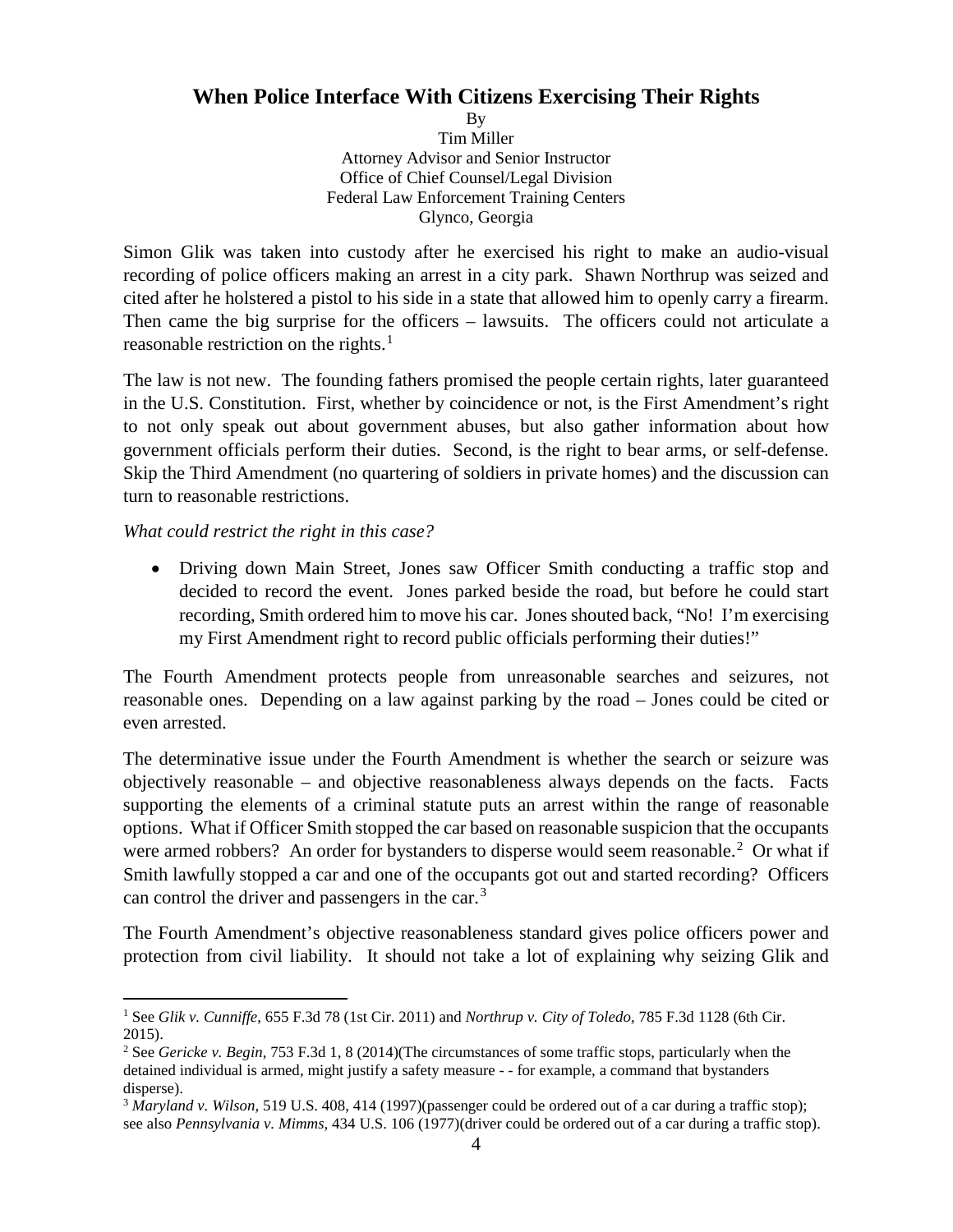Northrup was unreasonable. While their conduct was annoying or even unsettling, they did nothing wrong. The better question is what keeps officers from using their very *discretionary* Fourth Amendment powers as a retaliatory measure against someone for ... say, exercising a right?

#### *Consider this …*

• Officer Smith was making an arrest in a federal park. Jones walked up to within fivefeet of Smith and voiced his opinion that the arrest was an abuse of government power: "That's f---ed up!" Smith ordered Jones to move back. "F--- you!" Jones responded in predictable prose, "I'm exercising my First Amendment right!" Officer Smith arrested Jones not only for disobeying an order, but also dropping the *f-bombs* on Smith.[4](#page-4-0)

An arrest for refusing to leave the immediate scene of an arrest was reasonable; but an arrest for shouting expletives was not. Where matters of public interest are concerned, the First Amendment protects *free expression*.<sup>[5](#page-4-1)</sup> After all, why should police officers be more immune from hateful language than presidents? Still, probable cause to arrest only depends on whether the facts known to the officer at the time supports an *arrestable* offense, not whether the officer arrested the suspect for the right one.<sup>[6](#page-4-2)</sup> The facts supported an arrest. End-of-story ... or is it?

What if Officer Smith's underlying motive for arresting Jones was for his colorful description of the arrest? Obviously, police officers should not use their Fourth Amendment arrest powers because they fear, dislike, or disagree with the views of others. Still, the Supreme Court has never held that there is a right to be free from a retaliatory arrest that is otherwise supported by probable cause. The lower federal courts of appeals are split on the issue.<sup>[7](#page-4-3)</sup> Smith, therefore, could request qualified immunity - - the officer's defense to standing trial for a constitutional tort. Unless the law clearly establishes where liability begins, the case should be dismissed.

While the extent of protections under the First and Second Amendments have yet to be determined, they at least remove free expression and self-defense from the list of reasons for searching or seizing someone. Absent some other *objectively reasonable reason*, a Fourth Amendment violation will prevail. Moreover, there is not an automatic firearm exception. An investigative detention (*Terry* Stop) requires at least reasonable suspicion that a crime is afoot; a limited search for weapons (*Terry* Frisk) requires reasonable suspicion that the suspect is presently armed and dangerous.

*What is missing …?*

• An anonymous informant reported that a juvenile at a bus stop had a gun. The informant identified the bus stop and said that the kid was wearing a plaid shirt. Officer Smith responded and saw someone matching the tipster's description. Other than the anonymous tip, however, Smith had no reason to believe the kid was violating the law,

<span id="page-4-0"></span> <sup>4</sup> *U.S. v. Poocha*, 259 F.3d 1077 (9th Cir. 2001).

<span id="page-4-1"></span><sup>5</sup> See *Snyder v. Phelps*, 562 U.S. 443 (2011).

<span id="page-4-3"></span><span id="page-4-2"></span><sup>&</sup>lt;sup>6</sup>Devenpeck v. Alford, 543 U.S. 146 (2004).

<sup>&</sup>lt;sup>7</sup> The U.S. Supreme Court has never held that there is a right to be free from a retaliatory arrest that is otherwise supported by probable cause. *Reichle v. Howards*, 132 S.Ct. 2088 (2012). The federal courts of appeals are split on the issue. *Dukore v. D.C.*, 799 F.3d 1137 (D.C. Cir. 2015).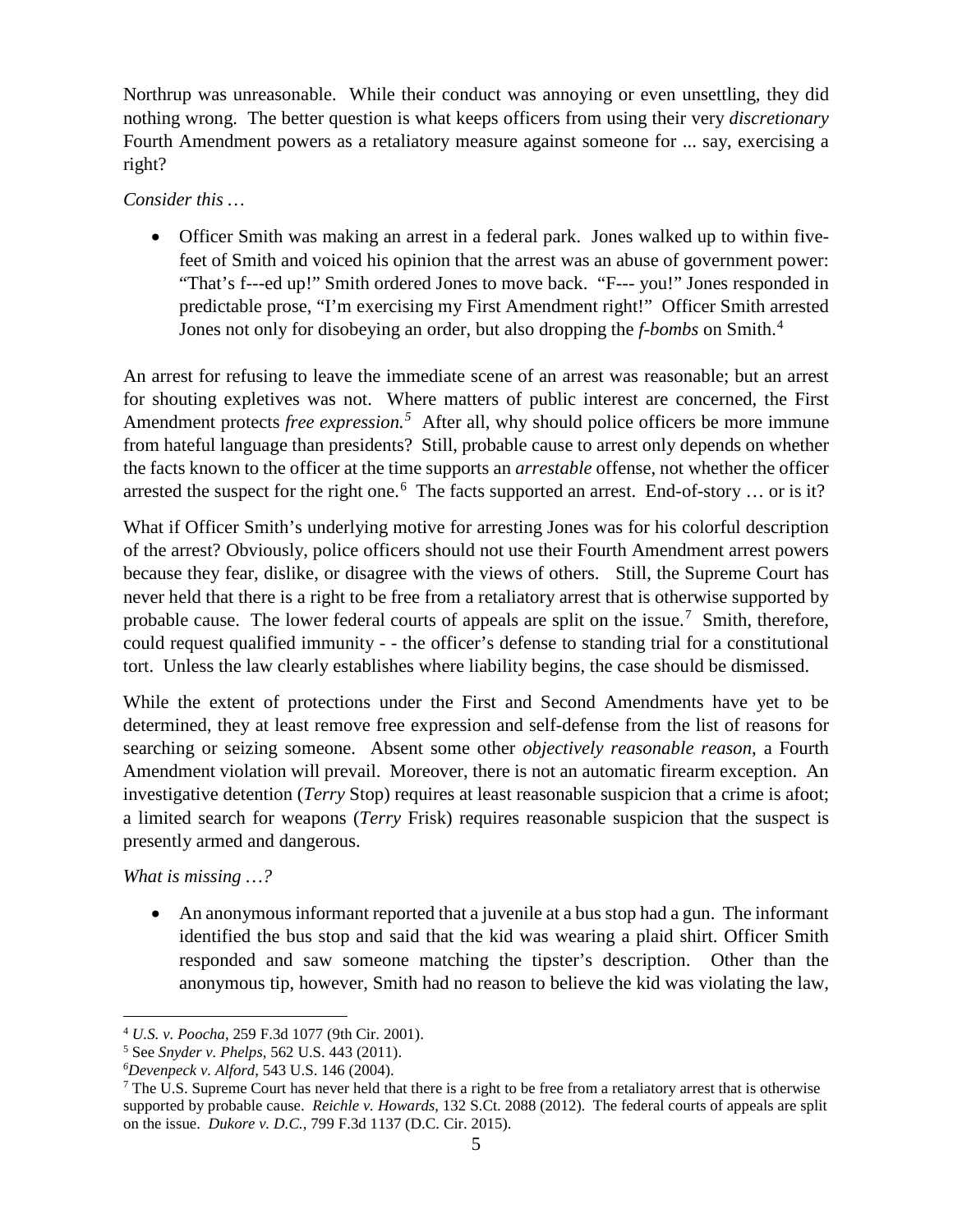but performed a stop and frisk anyway. The frisk revealed a gun. State law prohibited juveniles from carrying a concealed firearm and Smith arrested the young man.<sup>[8](#page-5-0)</sup>

Missing is *reasonable* suspicion. Reasonable means *reliable*, and the tip was only reliable in its assertion that there was a kid, matching the informant's description, at the bus stop. Smith could establish the tipster's reliability by waiting and watching, or he could approach the suspect like anyone else (i.e., a consensual encounter), and look for facts corroborating the caller's assertion of *illegality*. Nervousness and a bulge at the suspect's waistband, along with everything else, should be enough to establish reasonable suspicion that the kid is committing a crime and that he is presently armed and dangerous.

*What is missing here …?*

• Officer Smith stopped Jones for speeding. Dispatch reported that he had a license to carry a concealed firearm. A National Rifle Association (NRA) sticker was also on Jones' windshield. Smith frisked Jones for weapons.

While a lawful traffic violation is enough to temporarily seize everyone in the car, carrying a firearm in accordance with state law and a NRA membership falls short of reasonable suspicion that Jones is presently armed and *dangerous*. The frisk is not reasonable.

*Try one more…*

• Tennessee law allowed anyone with a permit to carry a handgun in a state park. A handgun was defined as a firearm with a barrel length less than 12-inches that was designed to be fired with one hand. Jones went to a park one day. He had an AK-47 pistol with a 30-round clip slung across his chest. The barrel met the legal limit for a pistol *by ½ inch*. Jones also painted the tip of the barrel orange (*the law didn't say he couldn't*) and to catch any suspicious officer who might try to stop him, he carried a recording device. Officer Smith promptly stopped and frisked Jones. After confirming that the gun *narrowly* met the definition of a handgun, Jones was released.<sup>[9](#page-5-1)</sup>

The Constitution requires reasonable suspicion of a crime, not that a crime occurred. Jones did his best to look suspicious and cannot cry foul after Officer Smith took the bait long enough to confirm or deny the suspicion. The barrel length, its orange tip, and the large banana clip could lead an officer to reasonably suspect that the weapon did not meet the legal definition of a handgun, or that it was an illegal weapon disguised as a toy. The same facts supported a frisk.

One might claim that police officers have to make tough choices when interfacing with citizens exercising their rights, especially in a situation where one citizen is carrying a firearm and another is chastising the officer for not doing more to protect the public. But the truth is that officers have no choice, unless there is a reasonable restriction on the right.

<span id="page-5-1"></span><span id="page-5-0"></span><sup>8</sup> *Florida v. J.L*., 529 U.S. 266 (2000) 9 *Embody v. Ward*, 695 F.3d 577 (6th Cir. 2012).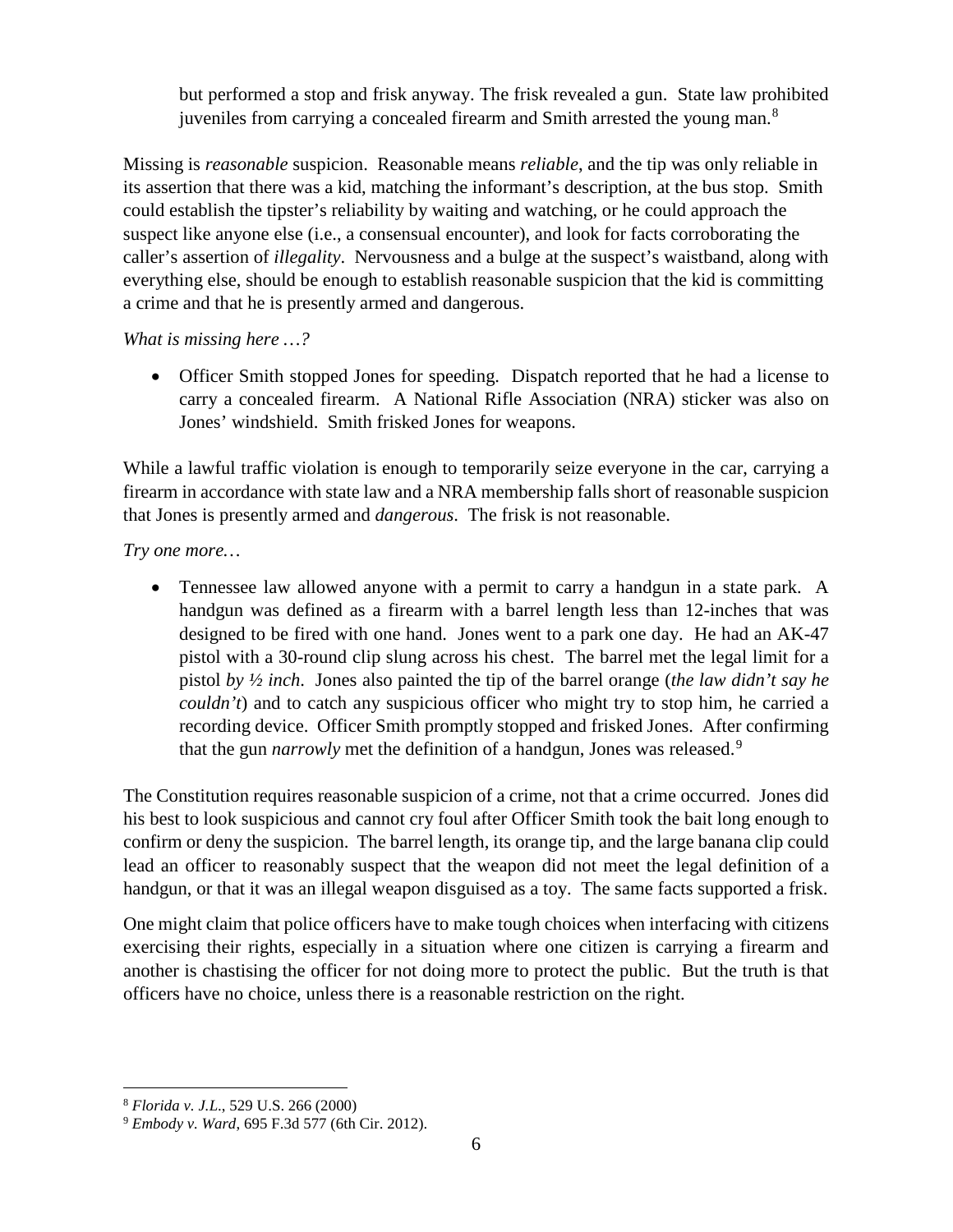## CASE SUMMARIES

## Circuit Courts of Appeal

## <span id="page-6-1"></span><span id="page-6-0"></span>**Fourth Circuit**

#### <span id="page-6-2"></span>**United States v. Williams, 2015 U.S. App. LEXIS 21560 (4th Cir. N.C. Dec. 14, 2015)**

At 12:37 a.m., two officers patrolling separately saw two vehicles traveling close together and speeding on I-85 near Charlotte, North Carolina. One officer stopped the lead vehicle, driven by Williams' brother. The other officer stopped the second vehicle, a rental car, driven by Williams. The officer issued Williams a written warning and returned Williams' driver's license and rental agreement at 12:54 a.m. As Williams was about to leave, the officer asked Williams for consent to search his car. Williams refused. The officer then told Williams he was not free to leave and that a dog-sniff would be conducted on his car. After the drug-dog alerted to the presence of narcotics, the officers searched Williams' car and discovered crack cocaine in the trunk.

The government indicted Williams for possession with intent to distribute crack cocaine.

Williams claimed the officers violated the *Fourth Amendment* because they did not establish reasonable suspicion to extend the duration of the traffic stop after the officer issued him the written warning for speeding. As a result, Williams argued, the evidence discovered in the trunk of the rental car should have been suppressed.

The court agreed. The officers testified they established reasonable suspicion to extend the duration of the stop because Williams was traveling in a rental car, at 12:37 a.m., on a "known drug corridor." First, the court noted Williams' use of a rental car, by itself, was of minimal value to the reasonable suspicion analysis because neither officer explained why Williams' use of a rental car led them to believe he might be involved in criminal activity. For example, the officers did not testify that based on their training and experience drug traffickers often use rental cars to avoid asset forfeiture laws or for other reasons.

Second, while drug traffickers travel on interstate highways, so do many more innocent motorists. Because there is nothing inherently suspicious about driving at night on an interstate highway, officers must rely on their training and experience to link interstate-highway travel to more specific characteristics of drug trafficking. However, in this case, neither officer provided any testimony linking travel on an interstate highway with drug trafficking, nor did they claim that drug traffickers have some disproportionate tendency to travel late at night. As a result, the court concluded the officers failed to articulate why Williams' driving at 12:37 a.m., on an interstate highway created reasonable suspicion of criminal activity.

The officers also testified they thought it was suspicious that the rental agreement for Williams' car was set to expire later that day, requiring the car to be returned in New Jersey, but that Williams was traveling in the opposite direction. The court held the fact that Williams' travel plans were likely to exceed the initial duration of the rental agreement did not support reasonable suspicion that he was involved in criminal activity. When the officer mentioned the expiration of the rental agreement, Williams told the officer he planned to renew the agreement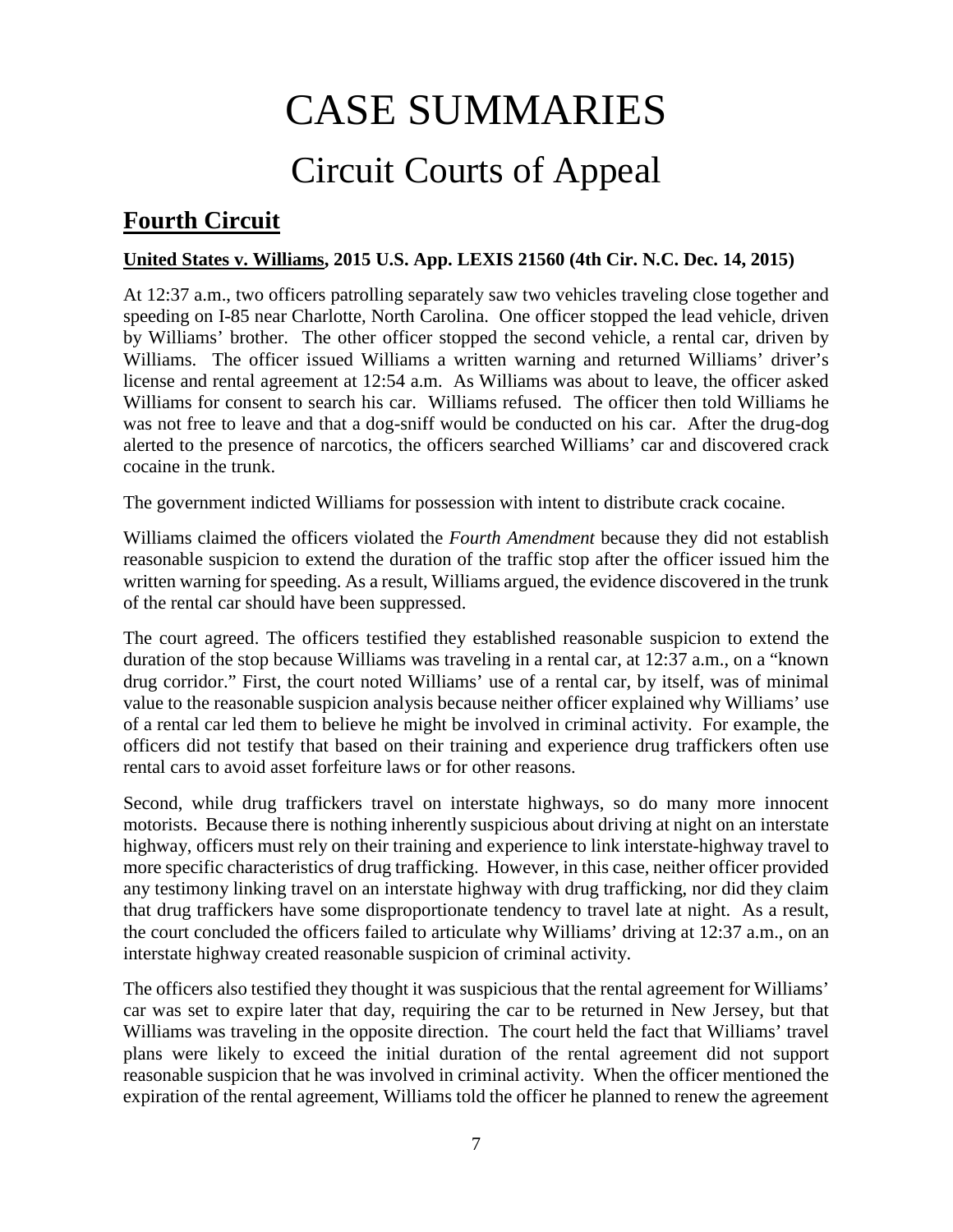once he got to Charlotte, later that day. In addition, the officer knew the Williams' car was rented through Hertz, a well-known car rental business with locations nationwide.

Finally, the officers testified that when asked for his address, Williams told the officers he lived in both New York and New Jersey, and then gave the officers a post office box address that was different from the address on his New York driver's license,

The court concluded this factor did not support reasonable suspicion that Williams was involved in criminal activity because neither officer explained how using a post office box address or living in New York and New Jersey raised some suspicion of criminal activity.

For the court's opinion: [http://cases.justia.com/federal/appellate-courts/ca4/14-4049/14-4049-](http://cases.justia.com/federal/appellate-courts/ca4/14-4049/14-4049-2015-12-14.pdf?ts=1450123231) [2015-12-14.pdf?ts=1450123231](http://cases.justia.com/federal/appellate-courts/ca4/14-4049/14-4049-2015-12-14.pdf?ts=1450123231)

\*\*\*\*\*

#### <span id="page-7-0"></span>**United States v. Stover, 2015 U.S. App. LEXIS 22071 (4th Cir. Md. Dec. 18, 2015)**

Two uniformed Prince Georges' County officers were on patrol in a marked police car in an area where several violent robberies had recently occurred. Around 1:00 a.m., the officers saw a vehicle double-parked in a parking lot of an apartment building. The officers saw a man in the driver's seat and a woman in the front passenger seat. The officers continued their patrol, but returned a few minutes later to check on the car. The officers saw the occupants were still in the car and noticed the car had Virginia license plates. The officers decided to investigate the occupants to see what was going on because of the car's out-of-state license plates, the area's high-crime reputation, the late hour and because the car was double parked. The officer parked the police car at a 45-degree angle, three feet behind Stover's car, blocking it in. The officer then activated the car's emergency lights and illuminated the side of Stover's car with a spotlight. At this point, Stover opened the driver's side door, got out of his car and opened the driver's side back seat door of his car. The officers ordered Stover to get back inside his car because they could not see what Stover was doing while he was standing between both open doors of his car. Instead of complying with the officers' commands, Stover walked toward the front of his car away from the officers. As one of the officers approached Stover from behind, he saw Stover throw a gun to the ground. The officer pointed his own gun at Stover and again ordered Stover to get back inside his car. Stover complied with the officer's command and got back into his car. The officers recovered a loaded handgun on the ground in front of Stover's car. The government indicted Stover for being a felon in possession of a firearm.

Stover filed a motion to suppress the handgun recovered by the officers.

Stover argued the officers seized him under the *Fourth Amendment* when they pulled their marked police car behind his car, blocking him in. Because the officers lacked reasonable suspicion to seize him at this point, Stover claimed the handgun the officers recovered from the ground in front of his car should have been suppressed as the fruit of an illegal seizure.

The government countered by arguing the officers did not seize Stover for *Fourth Amendment* purposes until after Stover threw the handgun on the ground; therefore, the handgun was lawfully recovered abandoned property.

One of the ways a *Fourth Amendment* seizure occurs is when a person submits to an officer's show of authority.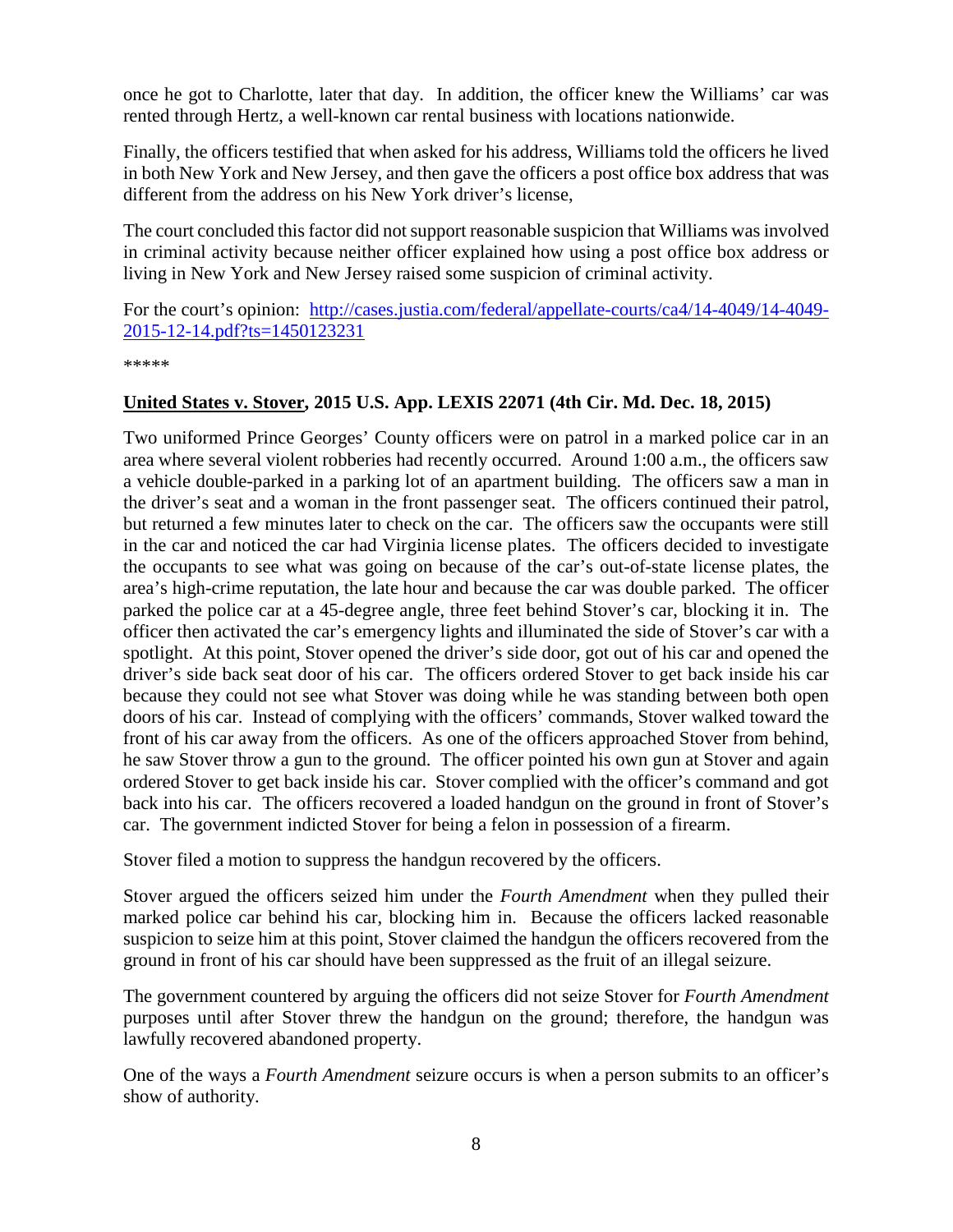To determine whether an officer's show of authority is sufficient to trigger the *Fourth Amendment*, the court will examine the totality of the circumstances to see if a reasonable person would have felt free to terminate the encounter with the officer and leave. If the court concludes that a reasonable person would not feel free to terminate the encounter, the court must then determine when the person submitted to the officer's show of authority. It is only at this point that the person is seized under the *Fourth Amendment*.

In this case, the court found when the officers pulled their marked police car behind Stover's car, blocking it in, a reasonable person in Stover's position would not have felt he was free to terminate the encounter with the officers and leave.

However, when Stover exited his car, he ignored the officers' commands to get back inside his car and walked away from the officers. Only after Stover dropped his gun, did he comply with the officers' commands and submit to their show of authority by getting back inside his car. The court concluded it was at this point that Stover was seized for *Fourth Amendment* purposes. As a result, because the officers did not seize Stover until after he discarded the handgun, the court held the handgun was admissible at trial.

For the court's opinion: [http://cases.justia.com/federal/appellate-courts/ca4/14-4283/14-4283-](http://cases.justia.com/federal/appellate-courts/ca4/14-4283/14-4283-2015-12-18.pdf?ts=1450467075) [2015-12-18.pdf?ts=1450467075](http://cases.justia.com/federal/appellate-courts/ca4/14-4283/14-4283-2015-12-18.pdf?ts=1450467075) 

\*\*\*\*\*

#### <span id="page-8-0"></span>**United States v. Rush, 808 F.3d 1007 (4th Cir. W. Va. Dec. 21, 2015)**

Marquita Wills contacted local police officers and requested that they remove Kenneth Rush from her apartment. Wills told the officers that Rush, who had been staying with her for the previous two nights, was dealing drugs from her apartment. Wills told the officers she was afraid of Rush, but she did not indicate that Rush had committed any crime against her or threatened her in any way. Wills gave the officers the key to the apartment and signed a consent-to-search form.

The officers went to Wills' apartment, entered with the key and found Rush asleep in the master bedroom. When Rush asked the officers why they were in the apartment, one of the officers told Rush that they had a warrant to search the apartment, even though the officer knew this was not true. After telling Rush they had a warrant, the officers searched the apartment and found crack cocaine and digital scales. When questioned by the officers, Rush admitted the drugs belonged to him and that he had sold crack cocaine from the apartment. At the completion of the search, the officers left without arresting Rush, who agreed to meet with the officers later and provide them information about his supplier.

The government eventually charged Rush with possession with intent to distribute cocaine.

Rush filed a motion to suppress the evidence seized from Wills' apartment, arguing the officers warrantless search violated the *Fourth Amendment.*

Although the government agreed that Rush's *Fourth Amendment* rights were violated<sup>[1](#page-8-1)</sup>, the government argued the officer acted in good faith to protect Wills; therefore, the good faith exception the exclusionary rule should apply.

<span id="page-8-1"></span><sup>&</sup>lt;sup>1</sup> Even though Wills consented to the search of her apartment, Rush had the right to object to the search because he was a present co-occupant of the apartment. See *Georgia v. Randolph*, 547 U.S. 103, 106 (2006). The officers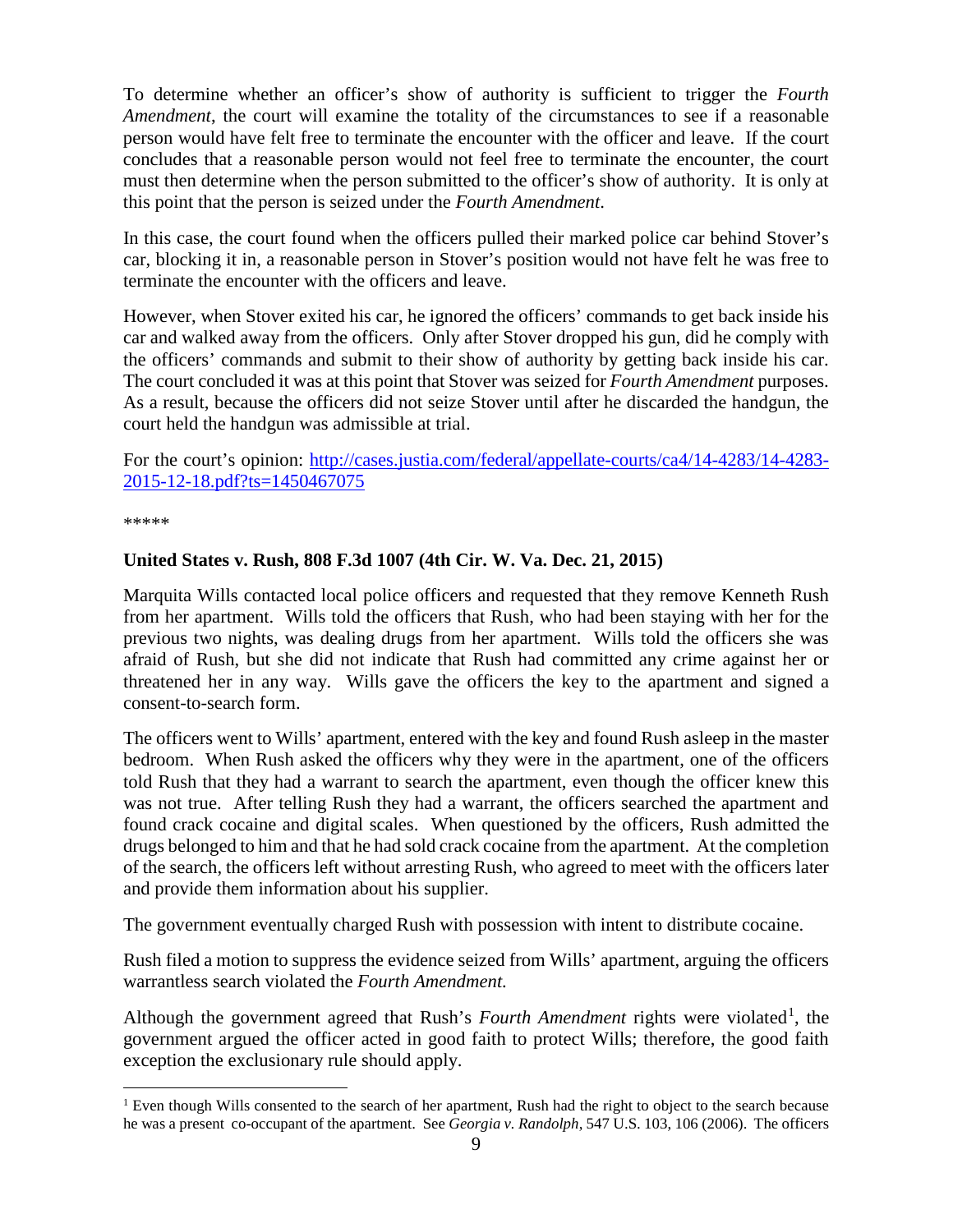The court noted the United States Supreme Court had applied the good-faith exception to the exclusionary rule to certain cases involving isolated negligence by officers and in cases "when the police act with an objectively reasonable good-faith belief that their conduct is lawful."

However, the court held this case "bears no resemblance to the previous applications of the good-faith exception." First, the court found the search of the apartment was due to the intentional decision of one of the officers to lie to Rush about the existence of a search warrant. Second, the court held there could be no doubt that a reasonable officer would know that deliberately lying about the existence of a warrant would violate the *Fourth Amendment*, as courts since 1968 have taken a negative view of law enforcement officers misleading individuals about having valid warrants. Because the officer's lie to Rush about the existence of a search warrant was deliberate, contrary to long-standing case law and objectively unreasonable, the court concluded the good-faith exception to the exclusionary rule did not apply and that suppression of the evidence recovered from the apartment was warranted.

For the court's opinion: [http://cases.justia.com/federal/appellate-courts/ca4/14-4695/14-4695-](http://cases.justia.com/federal/appellate-courts/ca4/14-4695/14-4695-2015-12-21.pdf?ts=1450728115) [2015-12-21.pdf?ts=1450728115](http://cases.justia.com/federal/appellate-courts/ca4/14-4695/14-4695-2015-12-21.pdf?ts=1450728115)

\*\*\*\*\*

## <span id="page-9-0"></span>**Sixth Circuit**

#### <span id="page-9-1"></span>**Bachynski v. Stewart, 2015 U.S. App. LEXIS 22492 (6th Cir. Ohio December 23, 2015)**

Officers arrested Bachynski for murder. After an officer read Bachynski her *Miranda* rights, she requested an attorney and the officers did not ask her any questions. Approximately two hours later, two different officers approached Bachynski in her cell and asked her if "she had been given an opportunity to use a phone to contact her attorney." Bachynski told the officers she did not have a phone, so one of the officers offered her a phone to call her family and a phone book to find and attorney. During this time, Bachynski told the officer, "I want to talk to you." The officer contacted the state prosecutor, obtained approval to speak to Bachynski and took her to an interview room. The officers read Bachynski her *Miranda* rights and asked her if she wanted to speak with them without an attorney present. Bachynski reiterated that she wanted to talk to the officers, acknowledging that she had initially requested an attorney, but that she had changed her mind and that she would rather talk to the officers than get an attorney. Bachynski signed a waiver of her *Miranda* rights and confessed her involvement in three murders.

At trial in state court, Bachynski's confession was admitted against her and she was convicted. On appeal, Bachynski argued, among other things, that her confession should have been suppressed because the officers interrogated her after she invoked her right to counsel.

The Michigan Court of Appeals disagreed. The court held that the officer's communication with Bachynski in her holding cell was not an "interrogation" or the "functional equivalent of interrogation" because it solely involved helping her acquire an attorney. After that, it was Bachynski, not the officers, who insisted on speaking about the case. At that point, the court held Bachynski voluntarily, knowingly and intelligently waived her *Miranda* rights.

unconstitutionally denied Rush the opportunity to object to the search by falsely stating that they had a warrant. See *Bumper v. North Carolina*, 391 U.S. 543, 548-50, (1968).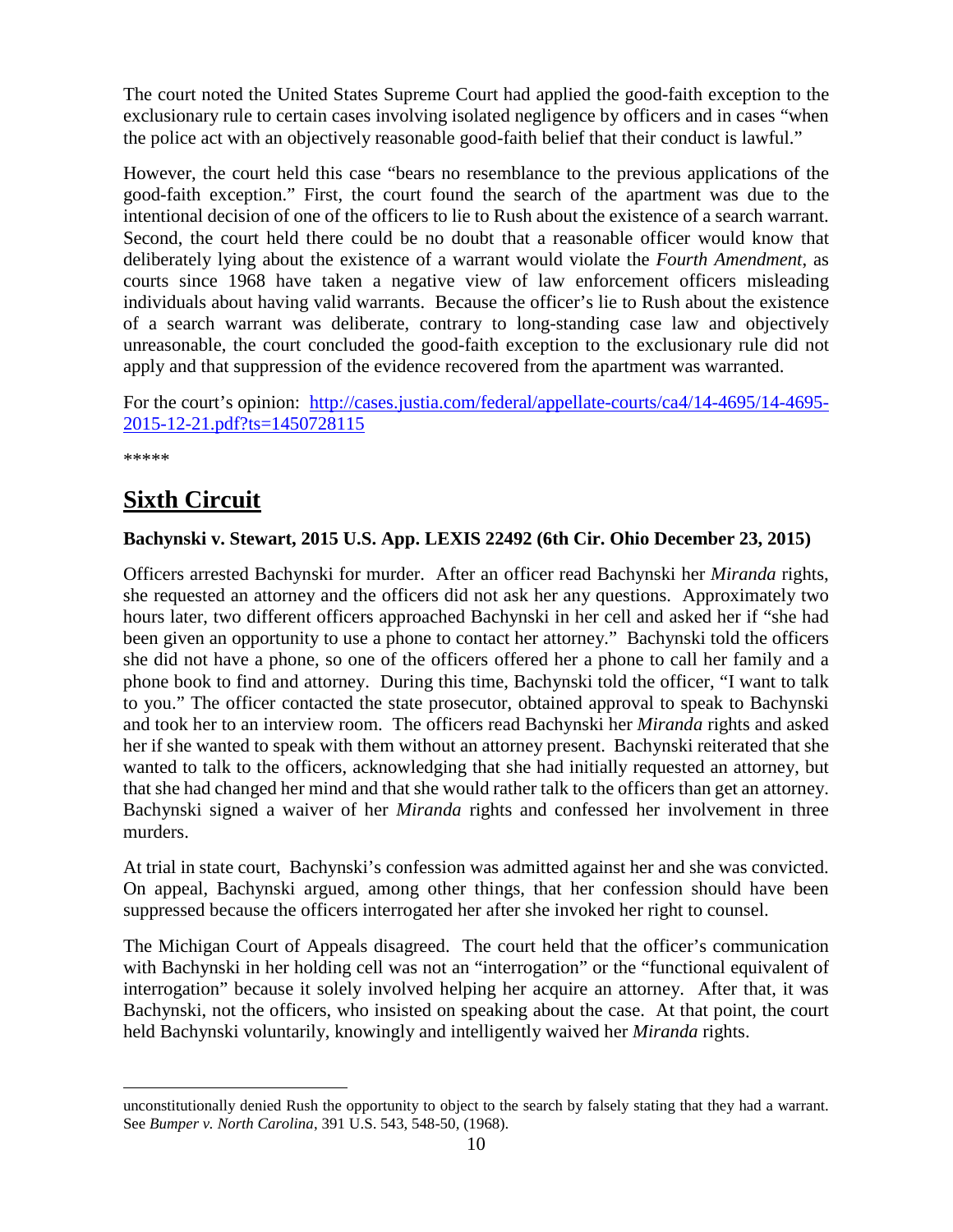Bachynski filed a petition for a writ of habeas corpus in federal district court, claiming that the Michigan state courts unreasonably admitted her confession in violation of her *Fifth Amendment*. The district court agreed, and the State appealed.

The Sixth Circuit Court of Appeals reversed the district court, holding that the officers did not engage in "interrogation" or the "functional equivalent of interrogation" when they went to Bachynski's cell to provide her the tools to obtain an attorney. The court found that when a suspect invokes her right to counsel, there is nothing wrong with offering to get her an attorney or the tools to hire one, as such an offer facilitates the exercise of the right to counsel. Here, the officers had no reason to think Bachynski would say something incriminating or reconsider her invocation of counsel when they made this offer. Finally, the court noted it has previously held that an officer's questions "principally aimed at finding the suspect an attorney," did not constitute an "interrogation."

For the court's opinion: [http://cases.justia.com/federal/appellate-courts/ca6/15-1442/15-1442-](http://cases.justia.com/federal/appellate-courts/ca6/15-1442/15-1442-2015-12-23.pdf?ts=1450892932) [2015-12-23.pdf?ts=1450892932](http://cases.justia.com/federal/appellate-courts/ca6/15-1442/15-1442-2015-12-23.pdf?ts=1450892932)

\*\*\*\*\*

## <span id="page-10-0"></span>**Eighth Circuit**

#### <span id="page-10-1"></span>**United States v. Davison, 808 F.3d 325 (8th Cir. Mo. December 8, 2015)**

The owners of a store reported to police that two occupants of a pick-up truck had been doing "donuts" in their parking lot, then parked the truck and in their lot and walked north on Tracy Street. Police dispatch discovered the truck had been reported stolen and relayed this information to officers in the area. An officer drove to the store and obtained a description of the two suspects from the owners. After conducting a brief surveillance of the truck to see if the two occupants would return, the officer decided to drive around the neighborhood to see if he could locate anyone matching their descriptions. While driving north on Tracy Street, the officer saw two individuals, later identified as Eric Davison and Kelly Hall, who matched the store owners' description. When Davison and Hall saw the officer, they avoided eye contact and changed their route, walking west on Eighth Street. Although somewhat suspicious of the pair, the officer decided to canvass the area, looking for others who matched the description of the individuals provided by the storeowner. After the officer drove around the neighborhood without seeing anyone who matched the storeowners' description, the officer turned south onto a street one block east of Tracy Street where he again saw Davison and Hall walking north. Curious as to why the pair seemed to be walking in a circle, the officer drove around the block twice more to observe their behavior. After the officer saw Davison and Hall walk through the yard of a residence that he knew was a "drug house," he decided to stop and question them about the stolen vehicle.

The officer stopped Davison and Hall and immediately frisked Davison for weapons. When the officer felt an object consistent with a firearm in the right breast pocket of Davison's coat, Davison said, "I'm so stupid." The officer asked Davison if he was a convicted felon, and Davison admitted that he had been released from prison four months earlier. The officer arrested Davison and found a loaded handgun, ammunition, methamphetamine and a syringe on Davison during the search incident to arrest.

The government charged Davison with being a felon in possession of a firearm.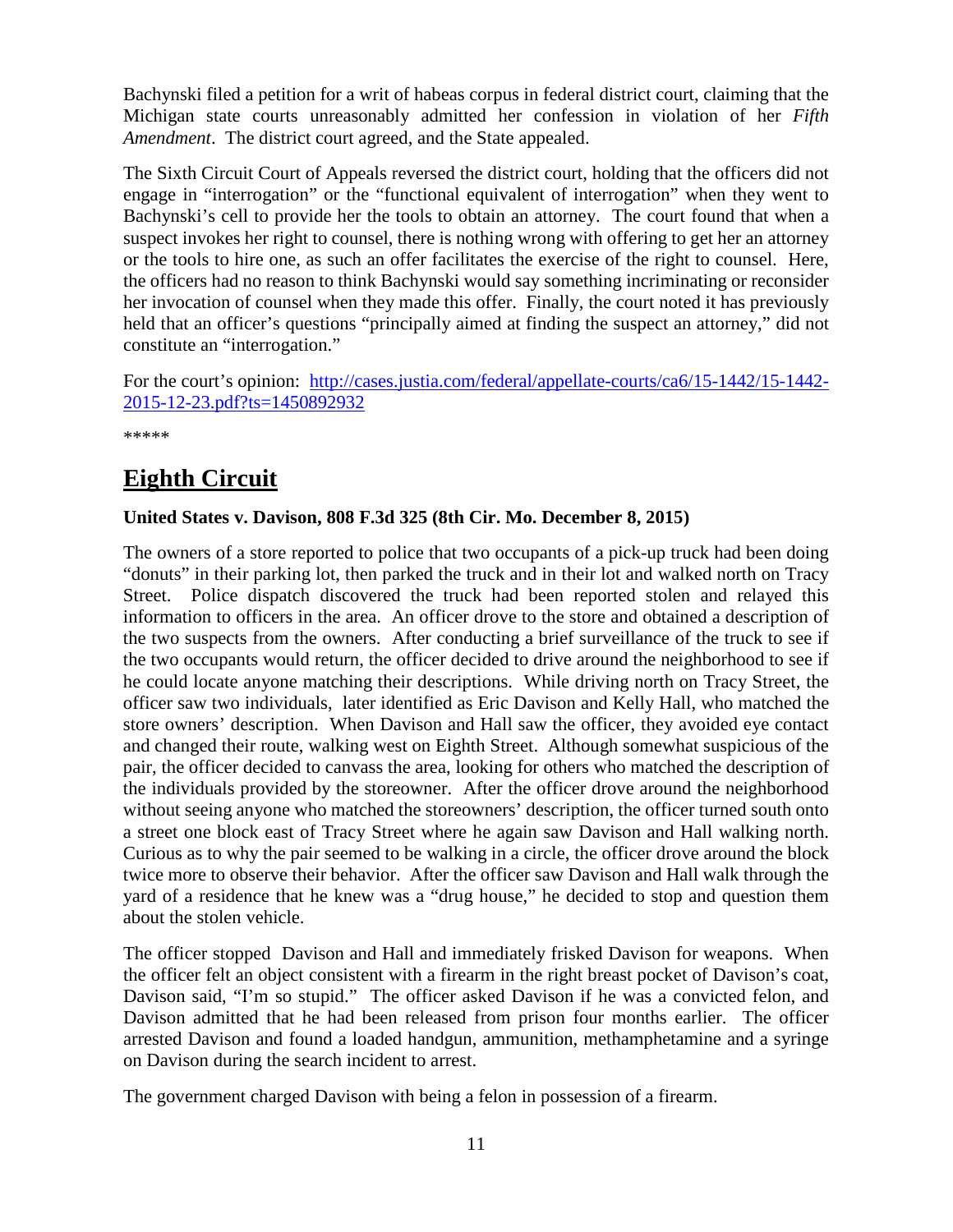Davison claimed the firearm should have been suppressed because the officer did not have reasonable suspicion to first conduct a *Terry* stop and then to conduct a *Terry* frisk for weapons.

The court disagreed. First, the court found that the officer conducted substantial surveillance before he decided to stop and question Davison and Hall, the only individuals in the area who matched the storeowners' description of the occupants of the stolen truck. Second, Davison and Hall appeared to be walking a circle, near the stolen truck, in an area known to the officer for high amount of crime. Third, Davison and Hall avoided eye contact with the officer and attempted to evade the officer by walking through the yard of a known drug-house. Based on these facts, the court concluded the officer established reasonable suspicion to conduct a *Terry* stop to question Davison and Hall about the stolen truck.

Next, the court held the officer conducted a valid *Terry* frisk because he established reasonable suspicion to believe Davison might be armed and dangerous. First, the officer reasonably suspected that Davison had stolen the truck. In the Eighth Circuit, when officers encounter suspected car thieves, they also may reasonably suspect that those individuals might possess weapons. Second, the officer stopped Davison and Hall after observing them walk through the yard of a known drug-house in a high-crime area where recent shootings had occurred, including one that targeted police officers.

For the court's opinion: [http://cases.justia.com/federal/appellate-courts/ca8/15-1292/15-1292-](http://cases.justia.com/federal/appellate-courts/ca8/15-1292/15-1292-2015-12-08.pdf?ts=1449592254) [2015-12-08.pdf?ts=1449592254](http://cases.justia.com/federal/appellate-courts/ca8/15-1292/15-1292-2015-12-08.pdf?ts=1449592254)

\*\*\*\*\*

## <span id="page-11-0"></span>**Tenth Circuit**

#### <span id="page-11-1"></span>**Mocek v. City of Albuquerque, 2015 U.S. App. LEXIS 22435 (10th Cir. N.M. Dec. 22, 2015)**

In November 2009, Mocek, who had a practice of refusing to show his photo identification at airport security checkpoints, arrived at the Albuquerque airport for a flight to Seattle. Mocek gave his driver's license to a travel companion, who then went through security. At the security checkpoint, Mocek gave the Transportation Security Administration (TSA) agent his boarding pass, but told the agent he did not have identification. The TSA agent directed Mocek to a different line where another TSA agent began an alternative identification procedure. After Mocek refused to offer other proof of identity, such as a credit card, the TSA agent told Mocek that if his identity could not be verified, he would not be allowed through the checkpoint. At this point, Mocek began to film the encounter with a camera. The TSA agent ordered Mocek to stop filming, and when Mocek refused, the agent requested assistance from the Albuquerque Aviation Police Department (AAPD). While waiting for AAPD officers, other TSA agents arrived and ordered Mocek to stop filming, with one agent attempting to grab the camera out of Mocek's hand. Mocek remained calm, continued to record and would not identify himself. When AAPD officers arrived, the TSA agent told them Mocek was "causing a disturbance," would not put down the camera, and was "taking pictures" of all the agents. As one of the officers began to escort Mocek out of the airport, the officer asked Mocek for his identification. Mocek told the officer he did not have any identification on him. The officer then told Mocek he was under investigation for disturbing the peace and was required to present identification. Mocek told the officer he wished to remain silent and wanted to speak to an attorney. The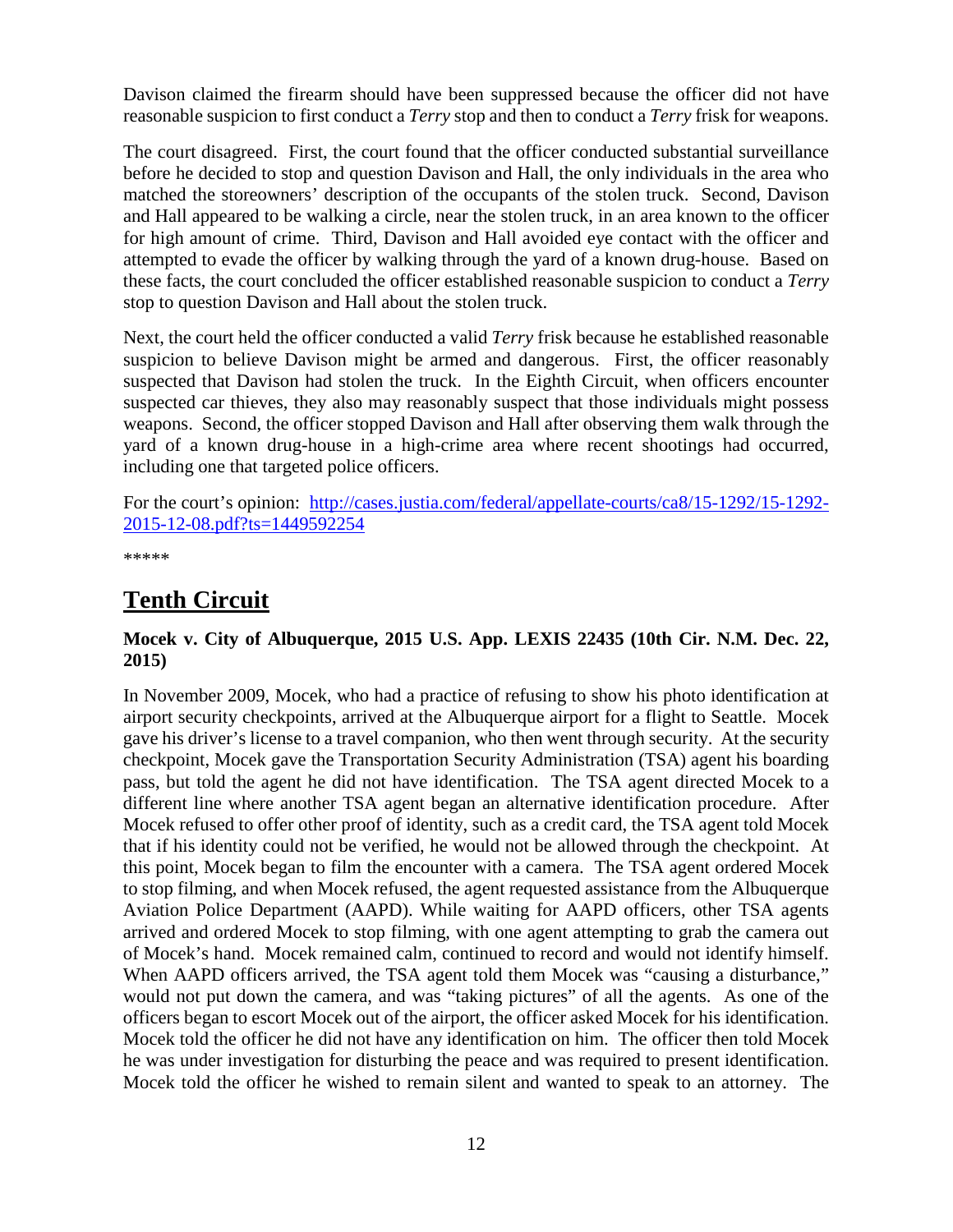officer arrested Mocek. At some point, Mocek's camera was seized by officers who deleted the video recordings.

Mocek was ultimately charged with disorderly conduct, concealing name or identity, resisting an officer's lawful commands and criminal trespass. At trial, Mocek introduced the video recordings of the incident, which he recovered using forensic software, and was acquitted on all counts.

Mocek sued several TSA agents and AAPD officers, claiming among other things, that the agents and officers violated the *Fourth Amendment* by arresting him without probable cause to believe he had committed a crime.

The court disagreed, holding the TSA agents and AAPD officers were entitled to qualified immunity.

The court recognized the "uniquely sensitive setting" involved in this case while stating that "order and security are of obvious importance at an airport security checkpoint." Against this backdrop, the court found that under New Mexico law, the officer initially had reasonable suspicion to detain Mocek for disorderly conduct. Although Mocek claimed he was calm the entire time, the AAPD officer was entitled to rely on the TSA agents' statements to him that Mocek was "causing a disturbance" and that he refused to stop filming the agents. In addition, the officer saw that at least three TSA agents had left behind other duties to deal with Mocek, which the court noted was especially problematic in this setting. Finally, the court found that a reasonable officer could have believed that Mocek's filming invaded the privacy of other travelers, or posed a security threat.

Next, once the officer established reasonable suspicion to investigate Mocek for disorderly conduct, the court concluded the officer was justified in asking Mocek to identify himself. However, when Mocek refused, the court had to determine if the officer then had probable cause to arrest Mocek for concealing his name or identity under *N.M. Stat. Ann. § 30.22.3*.

The court found that New Mexico courts have not precisely defined what it means to furnish "identity" under *§ 30.22.3* and that the courts have not specified what identifying information might be appropriate in all situations.

While the Tenth Circuit doubted that Mocek's failure to produce identification during a stop for suspicion of disorderly conduct violated *§ 30.22.3*, the court noted that it was unclear as to what type of identification a person would need to show an officer during such a stop. As a result, the court concluded that any mistake the officer might have made in believing that Mocek's failure to produce identification established probable cause to arrest was a reasonable one, which entitled the officer to qualified immunity.

Mocek's suit also claimed the officer arrested him in retaliation for exercising his alleged *First Amendment* right to film at a security checkpoint. Without deciding whether Mocek actually had a *First Amendment* right to film at the airport security checkpoint, the court held the officer was entitled to qualified immunity. Regardless of any subjective motivation the officer might have had for arresting Mocek, the court concluded the officer could have reasonably believed that he was entitled to arrest Mocek as long as he established probable cause of a criminal violation. As previously discussed, the court found the officer could have reasonably believed he had probable cause to arrest Mocek for violating *N.M. Stat. Ann. § 30.22.3*.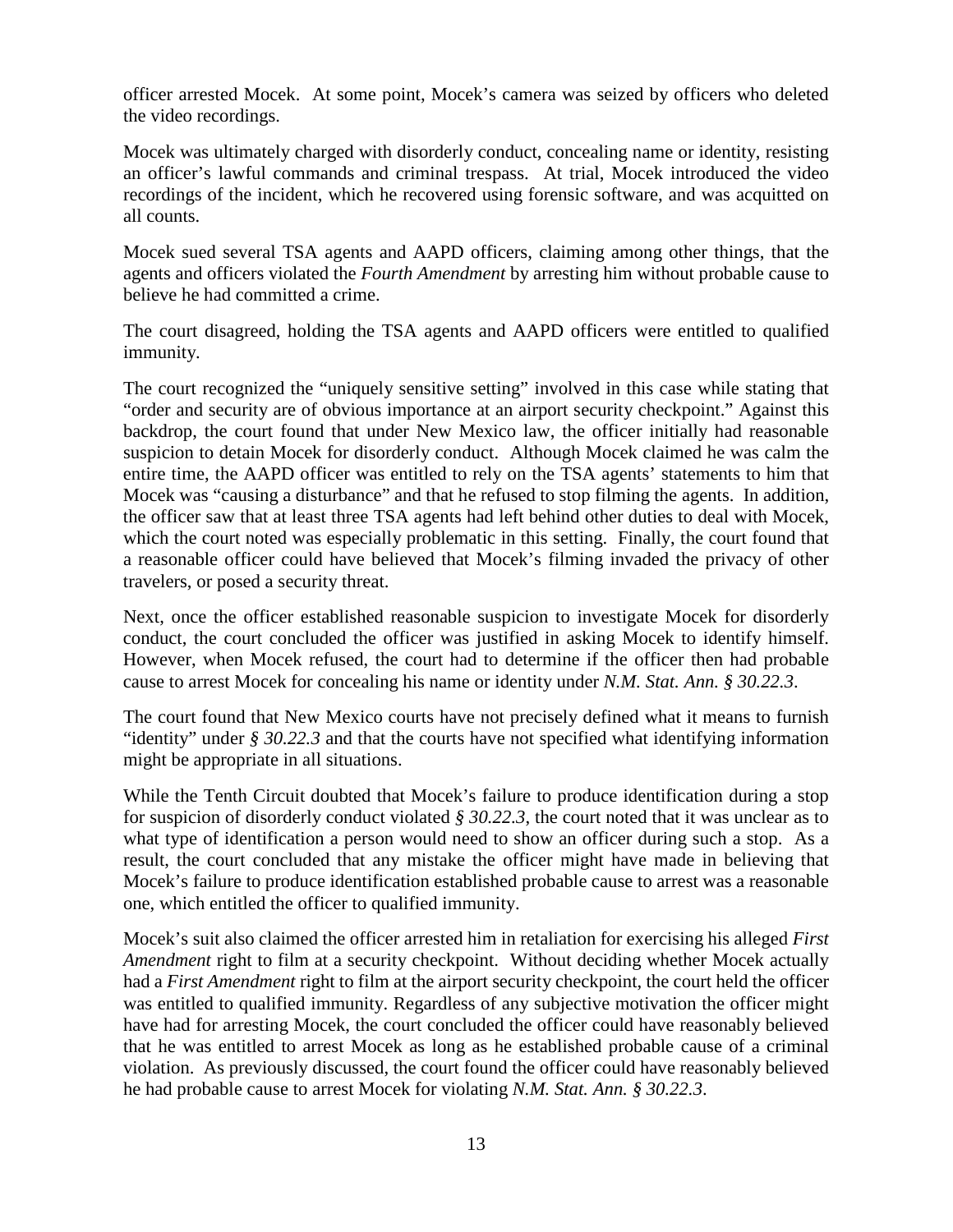For the court's opinion: [http://cases.justia.com/federal/appellate-courts/ca10/14-2063/14-](http://cases.justia.com/federal/appellate-courts/ca10/14-2063/14-2063-2015-12-22.pdf?ts=1450807559) [2063-2015-12-22.pdf?ts=1450807559](http://cases.justia.com/federal/appellate-courts/ca10/14-2063/14-2063-2015-12-22.pdf?ts=1450807559)

\*\*\*\*\*

## <span id="page-13-0"></span>**Eleventh Circuit**

#### <span id="page-13-1"></span>**United States v. Johnson, 806 F.3d 1323 (11th Cir. Fla. December 1, 2015)**

Robert Johnson and Jennifer Sparks mistakenly left their cell phone in a Wal-Mart store. Linda Vo, a store employee found the phone. Sparks sent a text message to phone, requesting its return. Vo called the number indicated on the text message and made arrangements with Sparks to return the phone. After speaking with Sparks, Vo looked at the digital photographs stored in a photo album on the phone, in an attempt to identify the woman to whom she was planning to return the phone. In the photo album, Vo saw pictures of a young female who was nude in some of the photographs, as well as one video of a young girl eating ice cream.

Instead of meeting Sparks to return the phone, Vo showed the images on the cell phone to her fiancé, David Widner. Afterward, Widner took the phone to the police department, where he told two civilian employees at the front booth that he wanted to file a report about cell-phone images that he believed to be child pornography. Widner scrolled through the entire photo album he had previously viewed with Vo to show the employees the photographs and one video he believed were child pornography. The employees gave the phone to Detective O'Reilly who looked at only those images contained within the same photo album that Widner had viewed. However, O'Reilly viewed the video of the young girl eating ice cream as well as a second video that neither Vo nor Widner had previously viewed. After concluding the phone contained child pornography, O'Reilly turned the phone off and submitted it to evidence.

Twenty-three days later, the officer who was assigned to the child pornography task force, applied for a warrant to search the cell phone. In her supporting affidavit, the officer did not attach any images from the phone, but instead included Detective O'Reilly's descriptions of the images that he had viewed on the cell phone. The judge found probable cause and issued the warrant. Later that day, a forensic examination of the phone revealed over 1,000 images and 45 sexually explicit videos that constituted child pornography.

Based on the evidence recovered from the cell phone, officers obtained a warrant to search Johnson's home. During the execution of the warrant, Johnson confirmed that he had lost the cell phone at Wal-Mart. Johnson also told the officers that within three days of having lost the phone, he filed an insurance claim with the phone company and received a replacement phone, which he gave to Sparks. In addition, Johnson told the officers he had already purchased another phone for himself.

The government charged Johnson and Sparks with possession of child pornography and production of child pornography.

First, Johnson and Sparks argued Detective O'Reilly's warrantless search of the cell phone violated the *Fourth Amendment*. Specifically, they argued that the government failed to establish that the images and videos observed by O'Reilly, which formed the basis for and led to the issuance of the search warrants, were within the scope of the prior search conducted by Vo and Widner.